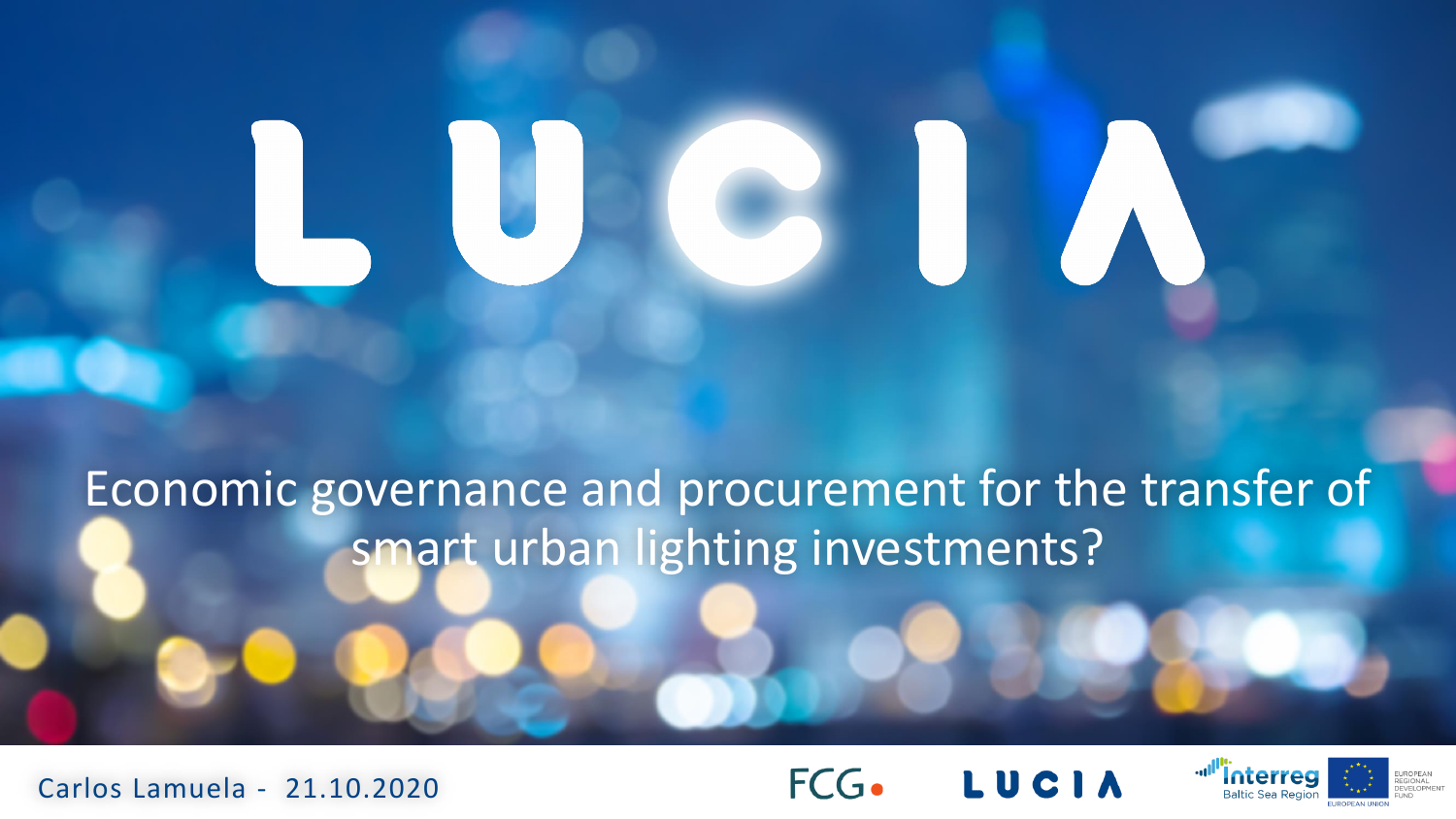### AWARENESS AMONG THE 5 PILOT CITIES IN LUCIA:

#### **GOOD**

### ✓ Dimming

- $\checkmark$  Reparability
- $\checkmark$  Labelling
- $\checkmark$  Ingress protection rating (liquid and solid)
- $\checkmark$  Expected lifetime
- $\checkmark$  Applications and technology for street lighting

### **LOW**

- **Supporting technologies**
- Reduction of maintenance costs
- **Energy consumption indicators**
- Innovation? LCA / procurement? Strategy?

■ Applications and technologies for recreational lighting.

Korõtko, T., Rosin, Argo, Varjas, T., & Ahmadiahangar, R. (2020, June). Awareness of BSR Municipalities about Sustainable Urban Lighting and Green Public Procurements. In *2020 IEEE International Conference on Environment and Electrical Engineering* and *2020 IEEE Industrial and Commercial Power Systems Europe* (EEEIC/I&CPS Europe) (pp. 1-6). IEEE.



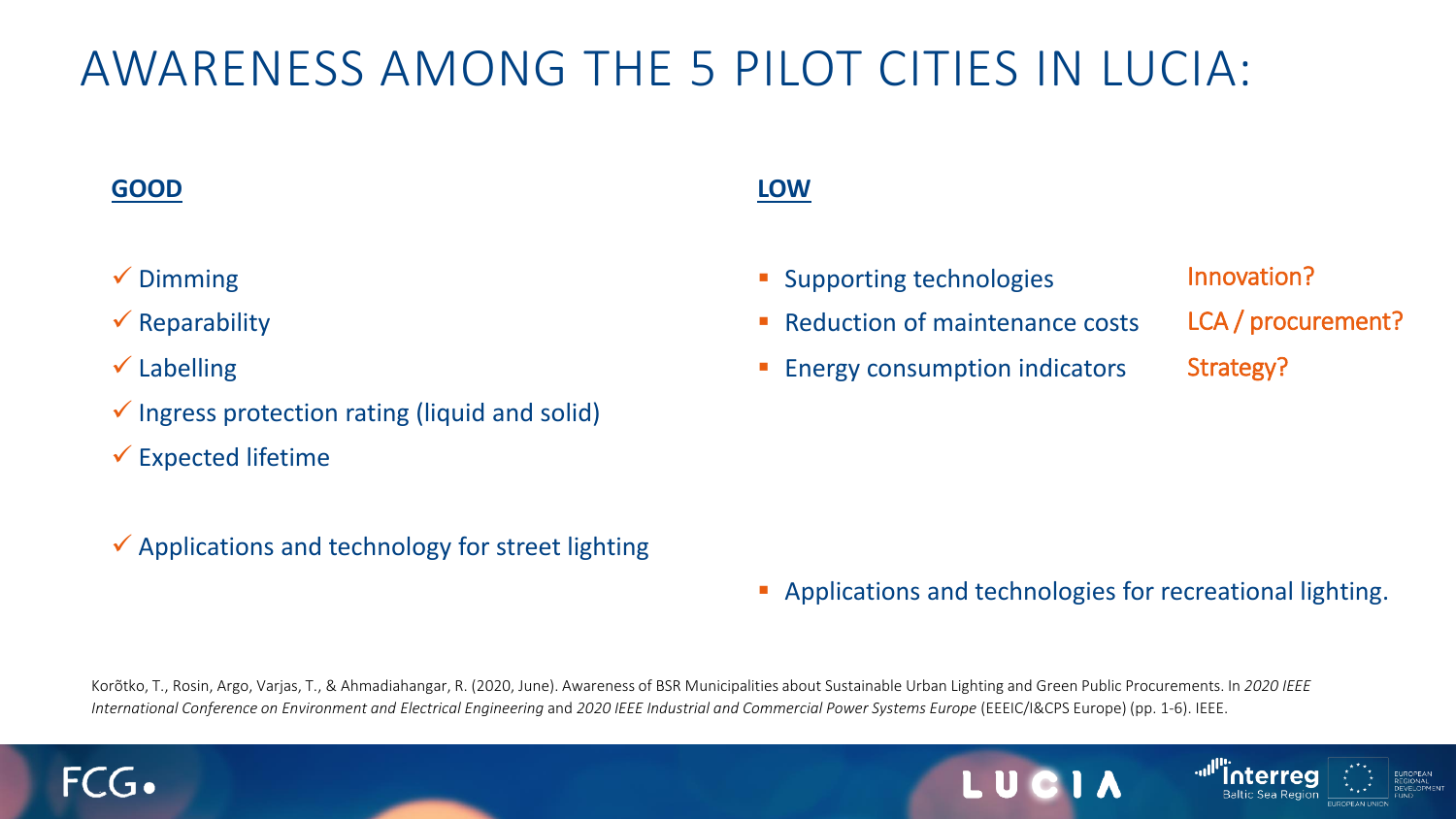### MAIN OBSTACLES (AND OPTIONS)

- 1. Innovations in business models and governance
	- 1. Enabling outside innovations
- 2. Life-cycle assessment
	- Project thinking
- 3. Strategy
	- The challenge of cooperation

*Best practices? (procurement & economic governance)*



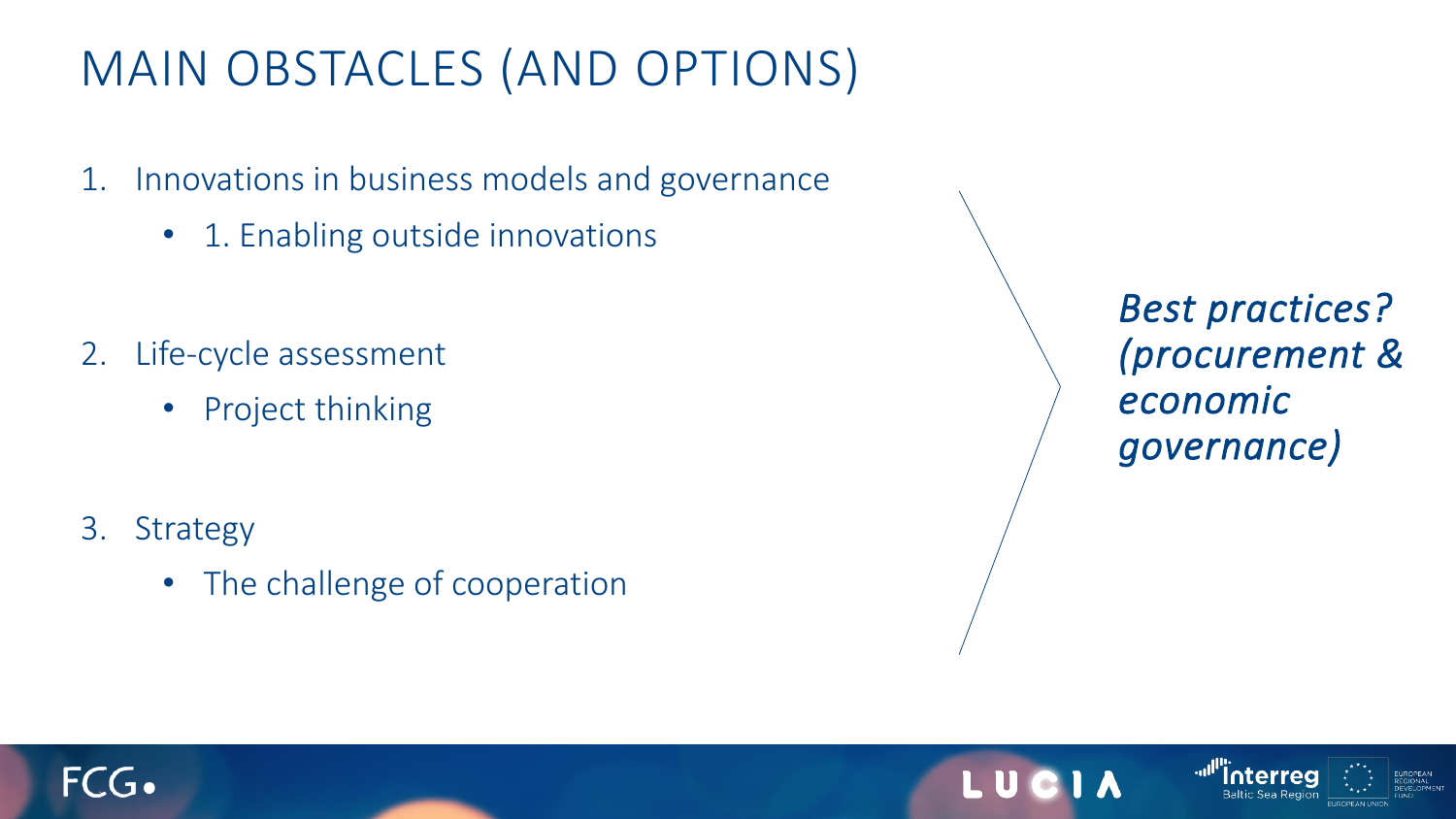## BUSINESS MODELS AND GOVERNANCE Also thinking about technology

1. Considering innovation only in terms of "outside" services (e.g. building hardware platforms for proposed private services).

• PTP: a public agency places an order for a product or system that does not exist at the time (active innovation policy).

innovations for "enabling" roles from within the municipality.

- New modes of governance (e.g. Public Technology Procurement for Innovation)
- "Remunicipalization"
- Citizen labs (experimenting)

• Edquist, C., & Zabala-Iturriagagoitia, J. M. (2012). Public Procurement for Innovation as mission-oriented innovation policy. *Research policy*, *41*(10), 1757-1769.

• Mariana Mazzucato (2011). *The entrepreneurial state: Debunking Public vs. Private Sector Myths* 

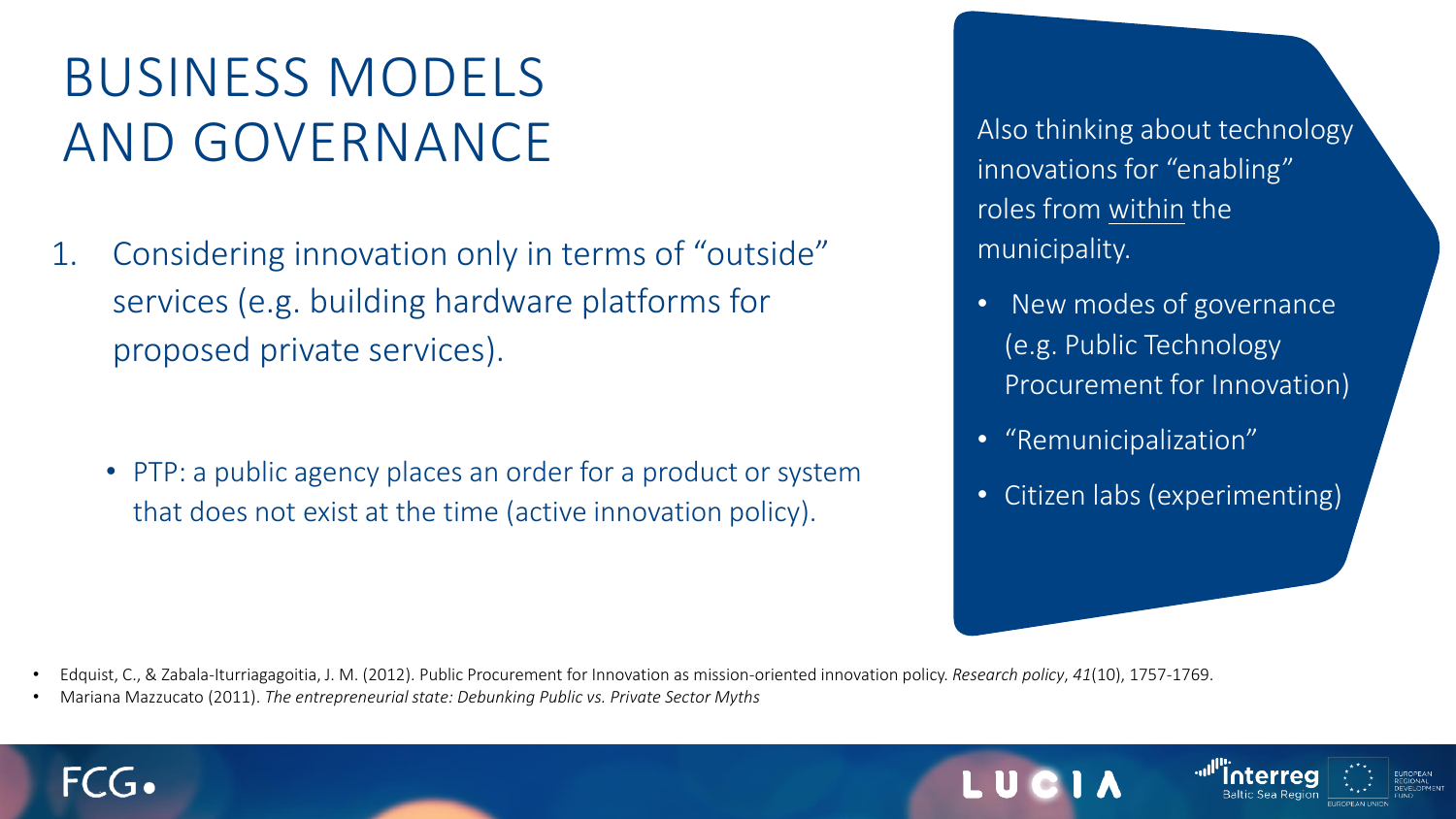## LIFE-CYCLE ASSESSMENT & PROCUREMENT

- 2. Obstacle of "projectification"
- the tyranny of small decisions (customer/PM)
- the tyranny of project application/finance

Practicing also

"sustainability thinking" (beyond "project thinking": considering complexity and cross-functionality (how smart lighting relates to all other municipal functions).

- synergies and trade-offs
- Maybe cannot quantify, but can choose right direction qualitatively.

• Ballesteros-Sánchez, L., Ortiz-Marcos, I. and Rodríguez-Rivero, R. (2019), "The project managers' challenges in a projectification environment", *International Journal of Managing Projects in Business.*

- Bliss, P., & McCullough, J. (1980). The Tyranny of Small Decisions, Temporal Conflict, and the Necessity For Politicization of the Market Place. Business & Society, 19(2), 48-55.
- Hrelja, R. (2011). The tyranny of small decisions. Unsustainable cities and local day-to-day transport planning. Planning Theory & Practice, 12(4), 511-524.
- Kahn, A. E. (1966). The tyranny of small decisions: market failures, imperfections, and the limits of economics. Kyklos, 19(1), 23-47.
- Munck af Rosenschöld, J., & Wolf, S. A. (2017). Toward projectified environmental governance?. Environment and Planning A: Economy and Space, 49(2)

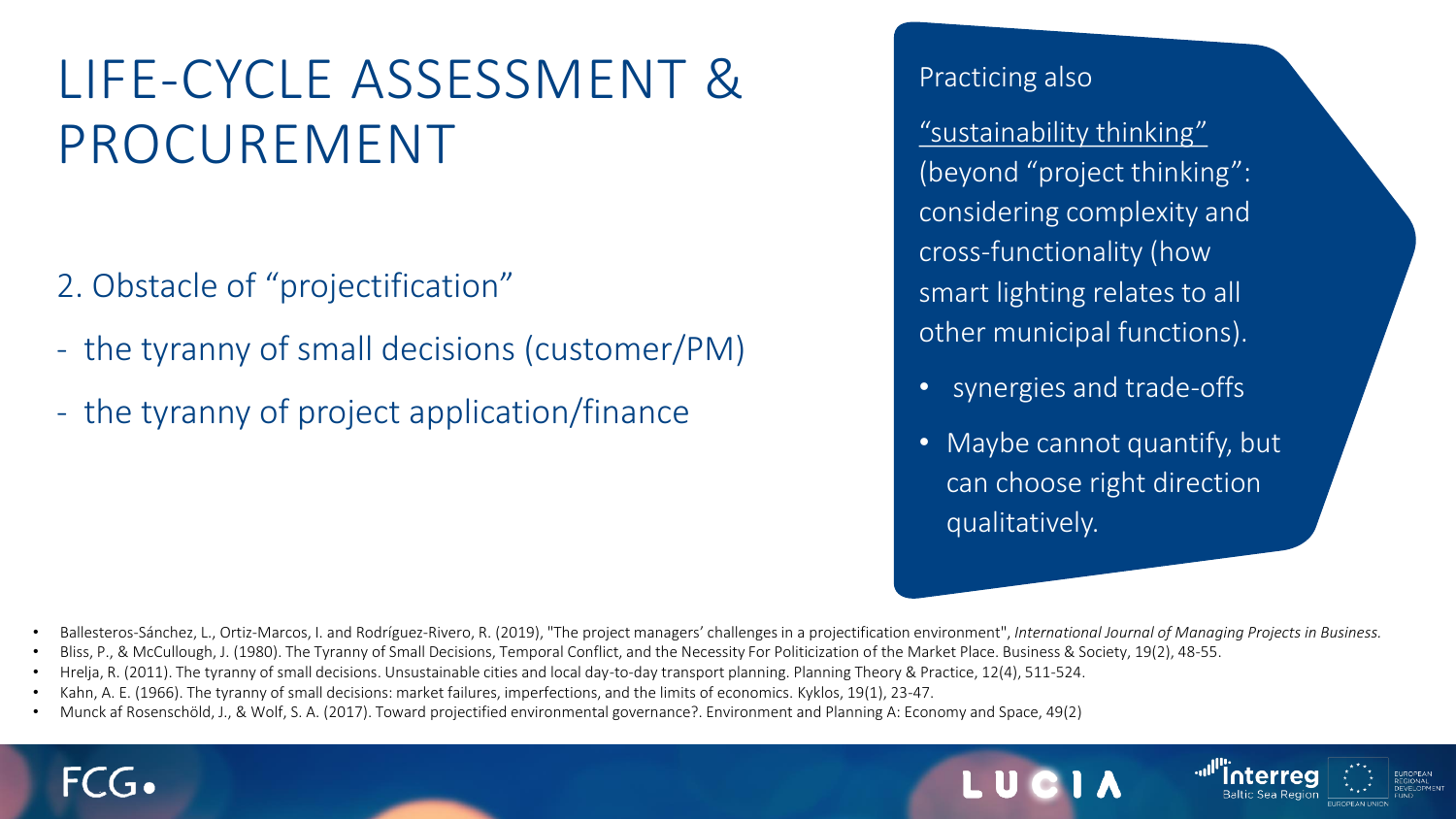## **STRATEGY**

 $FCG_2$ 

### 3. Lack of cooperation

Need to cooperate across silos in early phase

-> need to agree on transaction costs, in a context of high uncertainty about who benefits from the investments

• Polzin, F., von Flotow, P., & Nolden, C. (2016). Modes of governance for municipal energy efficiency services–The case of LED street lighting in Germany. *Journal of cleaner production*, *139*, 133-145.

#### Backcasting method:

#### 1. Start with goals

(e.g. energy reduction, user satisfaction) and benefits (savings, user satisfaction, institutional reform)

2. Work backwards in time defining until present day:

- Different possible paths
- Who pays for what
- Who benefits from what
- Include an assessment of risk and political acceptability

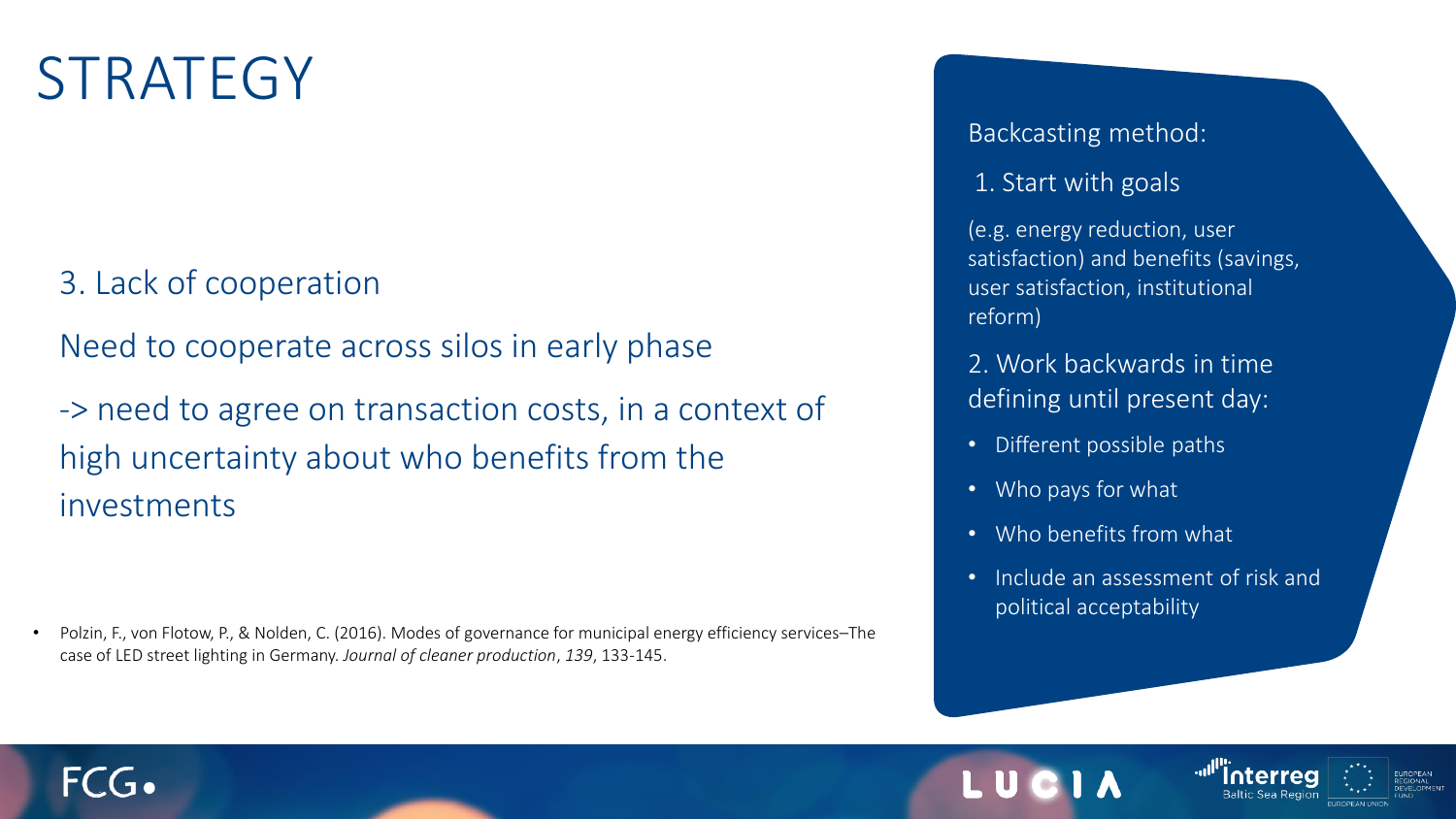$\checkmark$  A best practice in understood as a policy or practice that is easily transferable between contexts because of its inherent qualities.

- Green public procurement
	- o LUCIA WP3 not before the pilots
		- $\triangleright$  Pilots' lessos + WP3 = transferable smart lighting procurement model?

#### Economic governance

- Projectification could mean more difficulty to replicate / economic savings view is limited in scope.
	- $\triangleright$  Smart lighting as good practice of new institutional economics for a (digital) "fair energy transition".
		- Next Interreg project?

# The road to transferable

# LUCIA best practices?